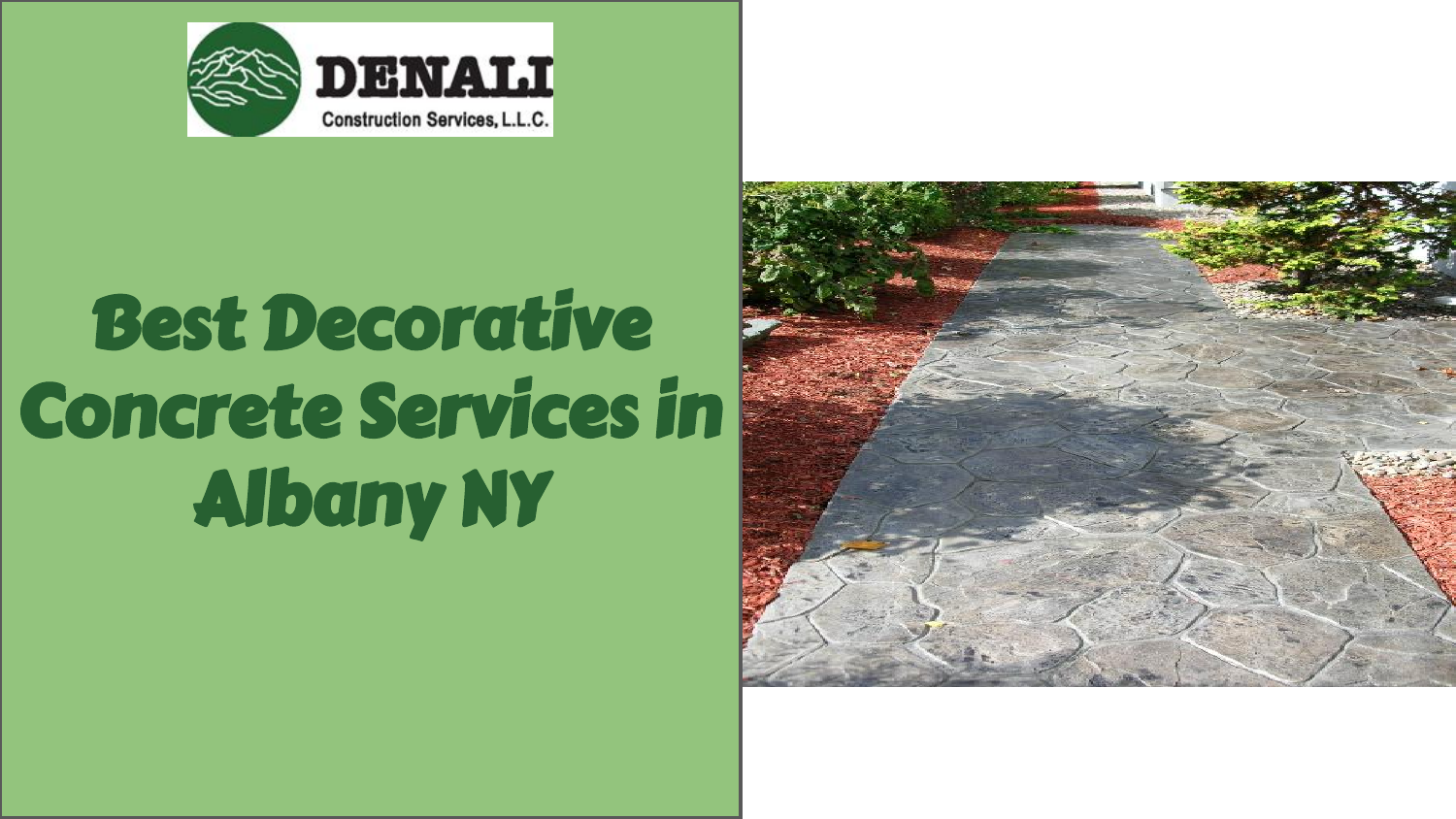## **Concrete Staining Saratoga**

- Acid staining is a chemical reaction where the surface of the concrete is coated with a very small amount of muriatic acid in combination with mineral salts to produce a coloration of the concrete.
- Results vary in earth tones left on the surface of the concrete by the process.
- The finished process leaves your concrete with a uniquely mottled and natural appearance.

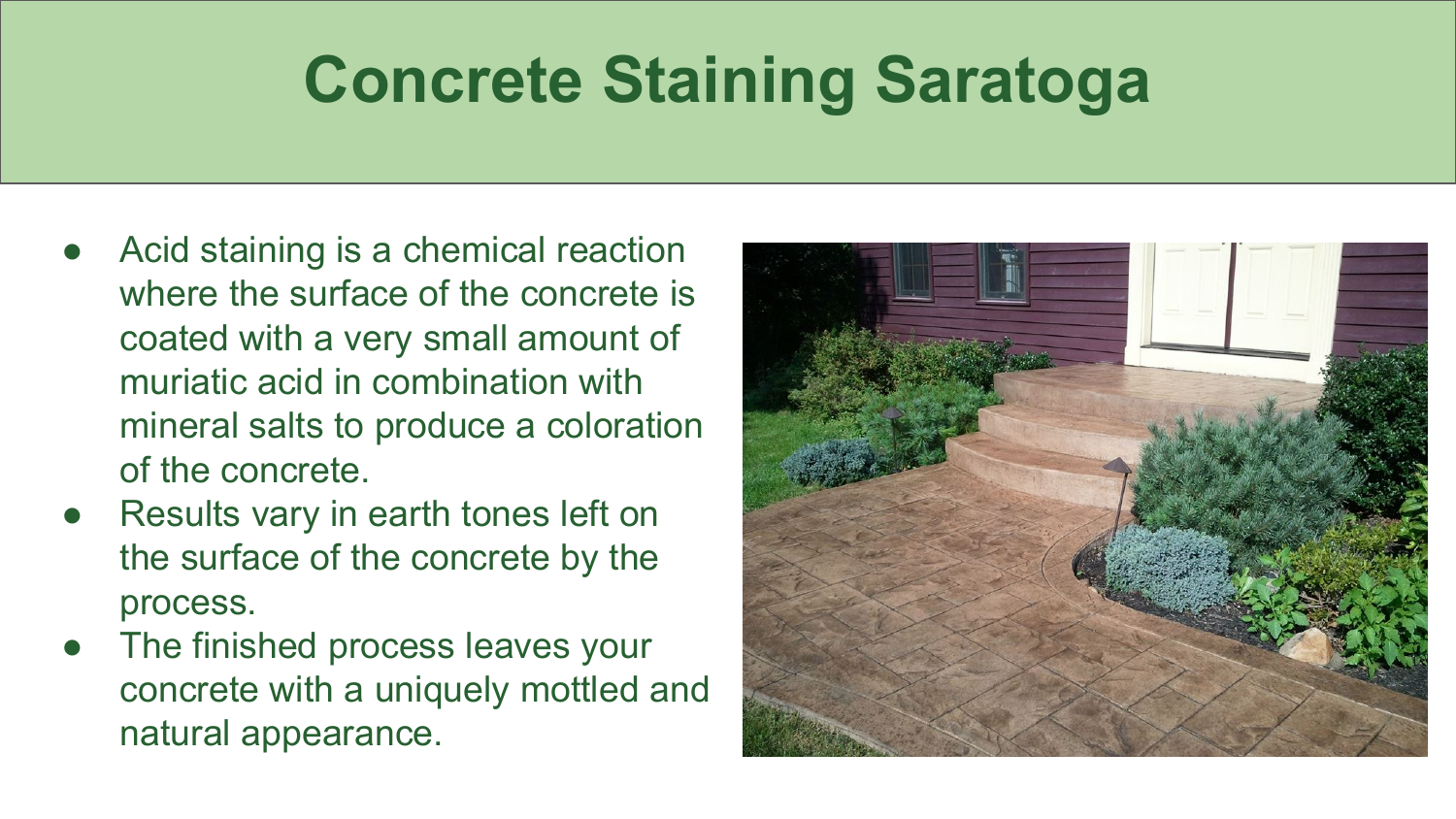## **Concrete Staining**

- Staining concrete is one of the most popular applications for transforming concrete slabs.
- **Often referred to as colored** concrete, because of the unique outcome that can be achieved combining colors, application techniques, etc., on cement flooring and other substrates.
- The results are limited only by the creativity of those involved in the stained concrete process.

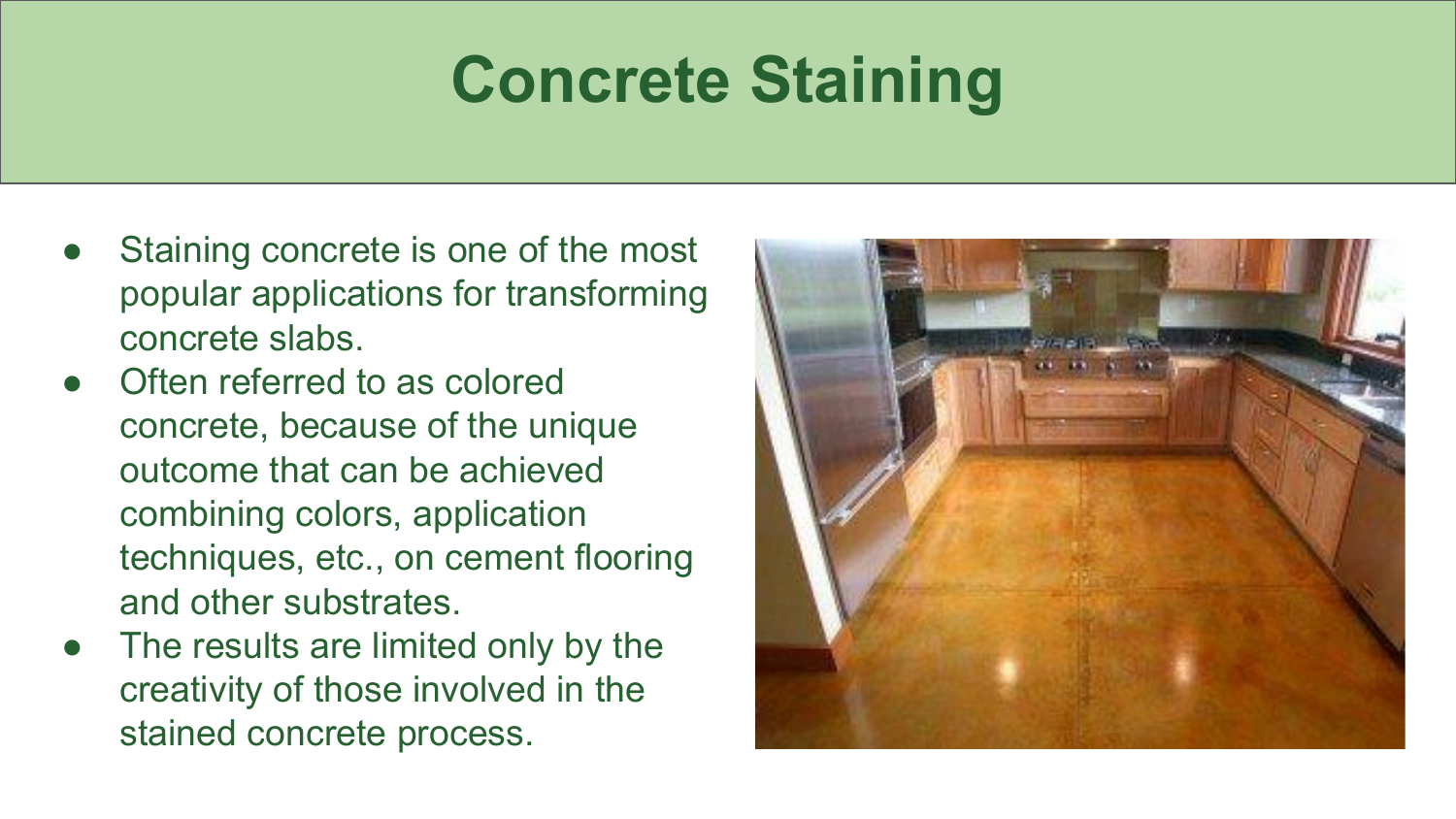## **Concrete Counter Tops**

- Kitchen and bathroom counter tops may never be the same, thanks to a common material called concrete.
- Featured in high-end kitchen magazines, concrete has become the material of choice for more and more homeowners and professionals who see the expressive and functional elements of concrete counter tops.